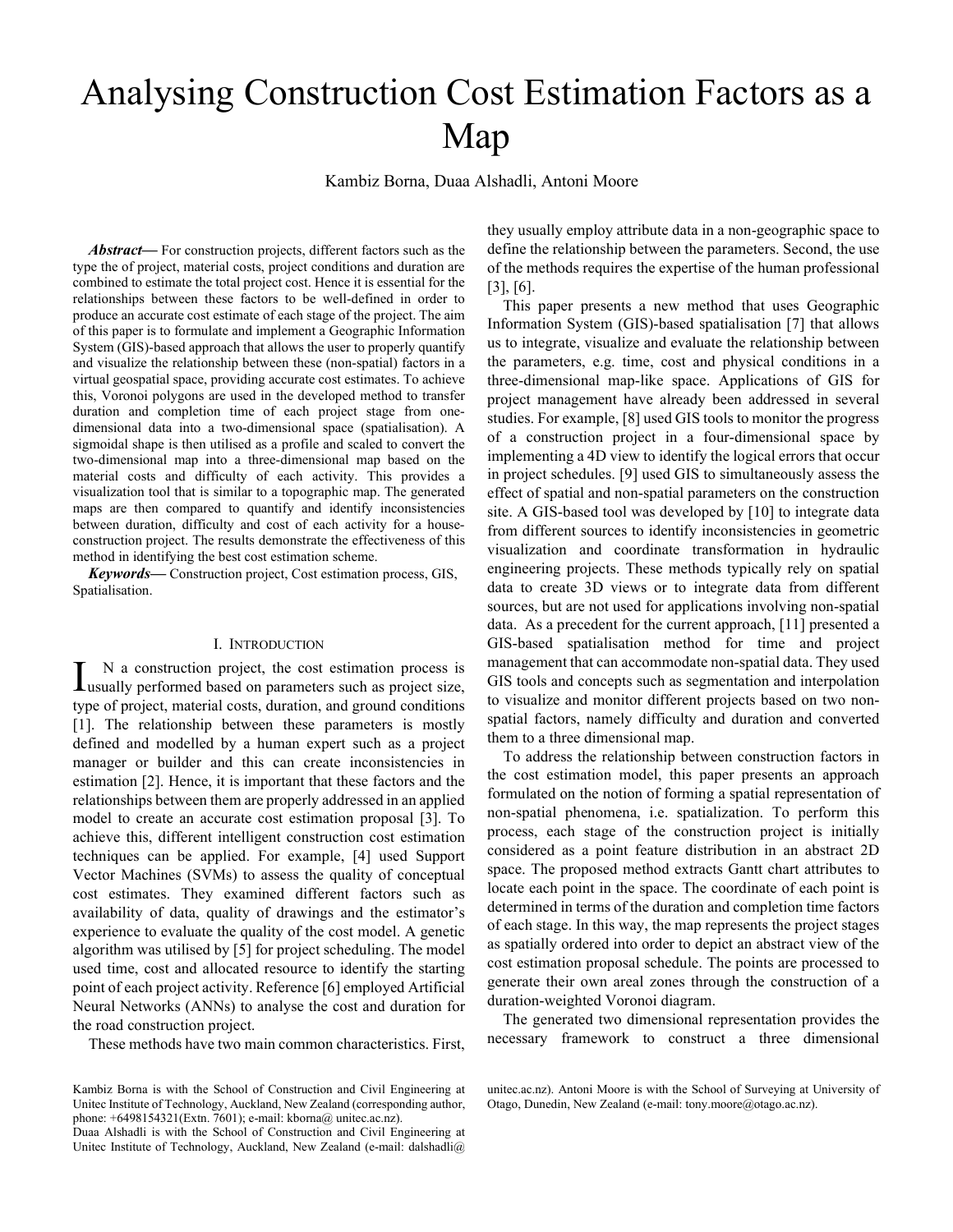topographic map based on the remaining non-spatial factors such as difficulty and cost. This approach enables us to analyse the cost of a project within a unified data structure, namely a map; based on different construction factors. This allows the relevant stakeholders, e.g. property owners, lenders, or builders, to readily, consistently, and accurately share the construction project information.

## II.METHOD

## *A.Project Factors*

In a construction project, cost estimators apply different factors such as duration, cost and completion week to itemize each stage of construction. The values of these items are usually determined based on the estimator's experience in terms of a percentage of total costs of the completion and the project conditions of each stage. Table I shows an example of a house construction project that is itemized based on the different stages of the project, their completion week, duration, difficulty and cost allocation. Difficulty is the factor determined based on the physical conditions of each stage.

There are two cost lists, Cost A and Cost B, which are proposed by two different estimators based on a percentage of the total allocated cost. The aim of the proposed model is to compare these two lists in terms of the construction factors and identify the best cost estimation plan.

TABLE I SIX DIFFERENT STAGES FOR A HOUSE-CONSTRUCTION PROJECT

| 91A DIFFENTINT STAVIES FON A HOUSE-CONSTNUCTION FIVOLCT |            |         |                     |           |           |             |
|---------------------------------------------------------|------------|---------|---------------------|-----------|-----------|-------------|
| Project                                                 | Completion |         | Duration Difficulty |           | Cost Cost | Predecessor |
| stage                                                   | week       |         |                     | A         | B         |             |
| Clearing of                                             | Week 2     | 2 weeks | 2                   | $5\%$     | 6%        |             |
| the site                                                |            |         |                     |           |           |             |
| Base stage                                              | Week 8     | 6 weeks | 3                   | 15%       | 13%       | Activity 1  |
| Frame                                                   | Week 15    | 7 weeks | $\overline{4}$      |           | 20\% 23\% | Activity 2  |
| stage                                                   |            |         |                     |           |           |             |
| Lockup                                                  | Week 18    | 4 weeks | $\overline{4}$      |           | 20\% 22\% | Activity 3  |
| stage                                                   |            |         |                     |           |           |             |
| Fixing                                                  | Week 22    | 6 weeks | 5                   |           | 30\% 27\% | Activity 4  |
| stage                                                   |            |         |                     |           |           |             |
| Practical                                               | Week 24    | 2 weeks | 3                   | $10\%$ 9% |           | Activity 5  |
| completion                                              |            |         |                     |           |           |             |
| stage                                                   |            |         |                     |           |           |             |
|                                                         |            |         |                     |           |           |             |

The method is implemented in three main steps: creation of the 2D spatialized map, construction of the 3D topographic map and production of the consistency map in terms of a percentage of total costs of the completion and the project conditions of each stage. The algorithm is implemented using Repast, a Javabased Toolkit on an Intel CPU at 1.70 GHz and 4 GB of memory. ArcGIS 10.5 is also used to represent the 2D and 3D views of the generated maps.

## *B.Creation of the 2D spatialized map*

In the proposed method, the task duration and due date values from Table I were used as coordinates to convert and transfer them into a two-dimensional space as a point. As the number of stages are limited and the relationship between them is sequential, the model of Gantt chart was applied for time mapping. In this case, the x-axis and y-axis are the

corresponding duration and completion week of each stage, respectively. Thus, each stage is represented by a point specified by  $S_n(x_n, y_n)$  in which  $x_n$  and  $y_n$  are a function of the duration and completion week of each stage, respectively. In the next step, the method employs a Voronoi diagram to divide the 2D space (that is represented as a grid of regularly-sized cells, the points of which are specified by  $P(x_p, y_p)$  into a set of regions. The method employs the metric below to create Voronoi polygons.

$$
d_{Sp} = \frac{1}{T_D} \sqrt{(x_n - x_p)^2 + (y_n - y_p)^2},
$$
 (1)

Where *TD* is the duration,  $x_n$  and  $y_n$  are the coordinates of each stage in the 2D space and  $x_p$  and  $y_p$  represent the coordinate of each point *P* in the 2D space.  $S_n(x_n, y_n)$  at each stage are denoted with single points in Fig. 1*.*  $P(x_p, y_p)$  are the points determined by cells in Fig. 1*,* and *dSp* is the weighted distance.

The algorithm uses the minimum weighted distance for each point P to allocate that point to one of the stage points  $S_n$ , thus segmenting the 2D map. In Fig. 1, each region corresponds to one stage of the project, the area of each polygon in proportion to the stage duration.



Fig. 1 The weighted Voronoi polygons in the 2D space.

## *C.Construction of the Topographic Map*

There is a strong relationship between cost, duration and project conditions such as difficulty [12]. This relationship is typically defined based on an exponential function [13]. The model used in this study employs a sigmoidal shape [14], to transfer the cost and difficulty factors from Table I to add a "height" dimension to the 2D space. Equation (2) was used to perform this transformation [11] and is used to calculate the height for every *P* within a stage region, based on its distance from stage point *Sn*.

$$
Sigmoid (d_{Sp}) = \left( \frac{1}{1 + e^{-norm(d_{Sp})}} \right) \times C_n \tag{2}
$$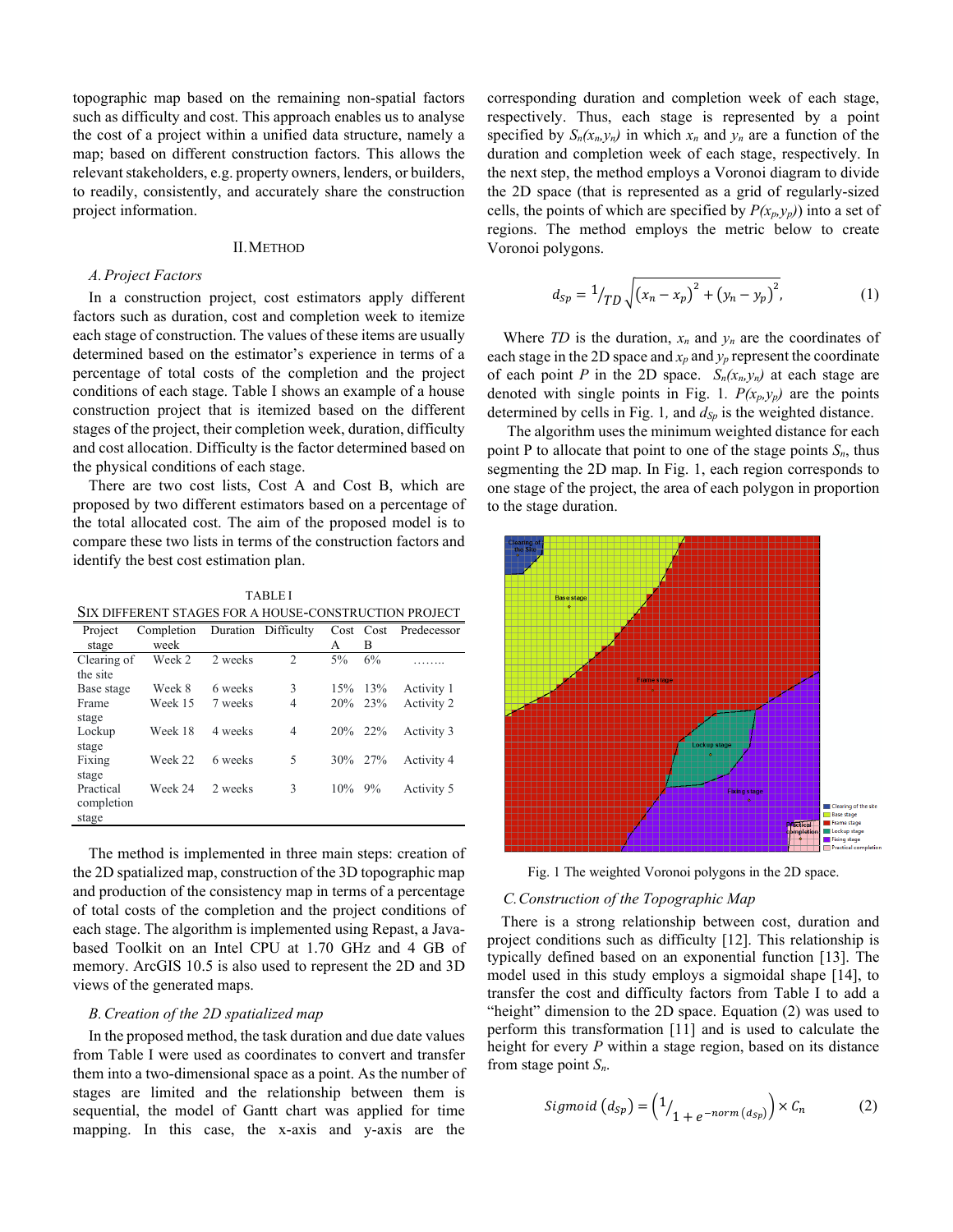Where *C* is the condition project of each stage, and in this case, it represents the difficulty at each stage number (*n)*. The normalized distance is depicted as  $norm(d_{Sp})$  and ranges between -5 and 5 within each stage region.

The output of the model is a topographic map where each hill represents the difficulty of each construction stage (Fig. 2).



Fig. 2 The difficulty map for each stage.

Equation (2) is then applied to create two 3D maps based on Cost A and Cost B. In this event, *C* values are specified based on the Cost A and B lists. Fig. 3 displays these two maps in a 3D topographic spatialisation.



Fig. 3 (a) and (b) are the 3D views of the Cost A map and Cost B map, respectively,

A visual assessment of the 3D maps based on elevation values shows that the elevations of the 3D Cost B map are similar to the corresponding points in the difficulty map (red arrows on Fig. 2 and Fig. 3(b) for the Frame stage). In contrast, this elevation difference is evidently different for the 3D Cost A map. This means that there is no balance between the difficulty and the allocated cost for the Frame stage in Cost A, whereas there is a balance in Cost B.

## *D.Production of the Consistency Map*

In this step, the difference between the Cost A map and the difficulty map was used to generate a consistency map A (Fig. 4). The created map is divided into three categories:

• Inconsistent group - includes the points where the elevation difference between the corresponding points on the difficulty map and the Cost A map is greater than 0.25.

- Partially consistent displays the locations where the elevation difference between the difficulty map and Cost A map is in the range of 0.1 to 0.25.
- Consistent group displays where the elevation difference between the difficulty map and Cost A map is less than 0.1.

According to Fig. 4, the cost distribution is unbalanced for the frame, base and lockup stages. Because the elevation difference values are positive, the red area on the consistency map can be decreased by increasing the allocated budget for these three categories.



Fig. 4 The consistency maps for Cost A in the 3D abstract space.

In the same way, the Cost B map and the difficulty map are applied to create the consistency map B shown in Fig.5. This map shows that there is an inconsistency for the base stage in cost B. To overcome this problem, we can increase the allocated cost of the base stage in cost B (Table I).



Fig. 5 The consistency maps for Cost B in the 3D abstract space.